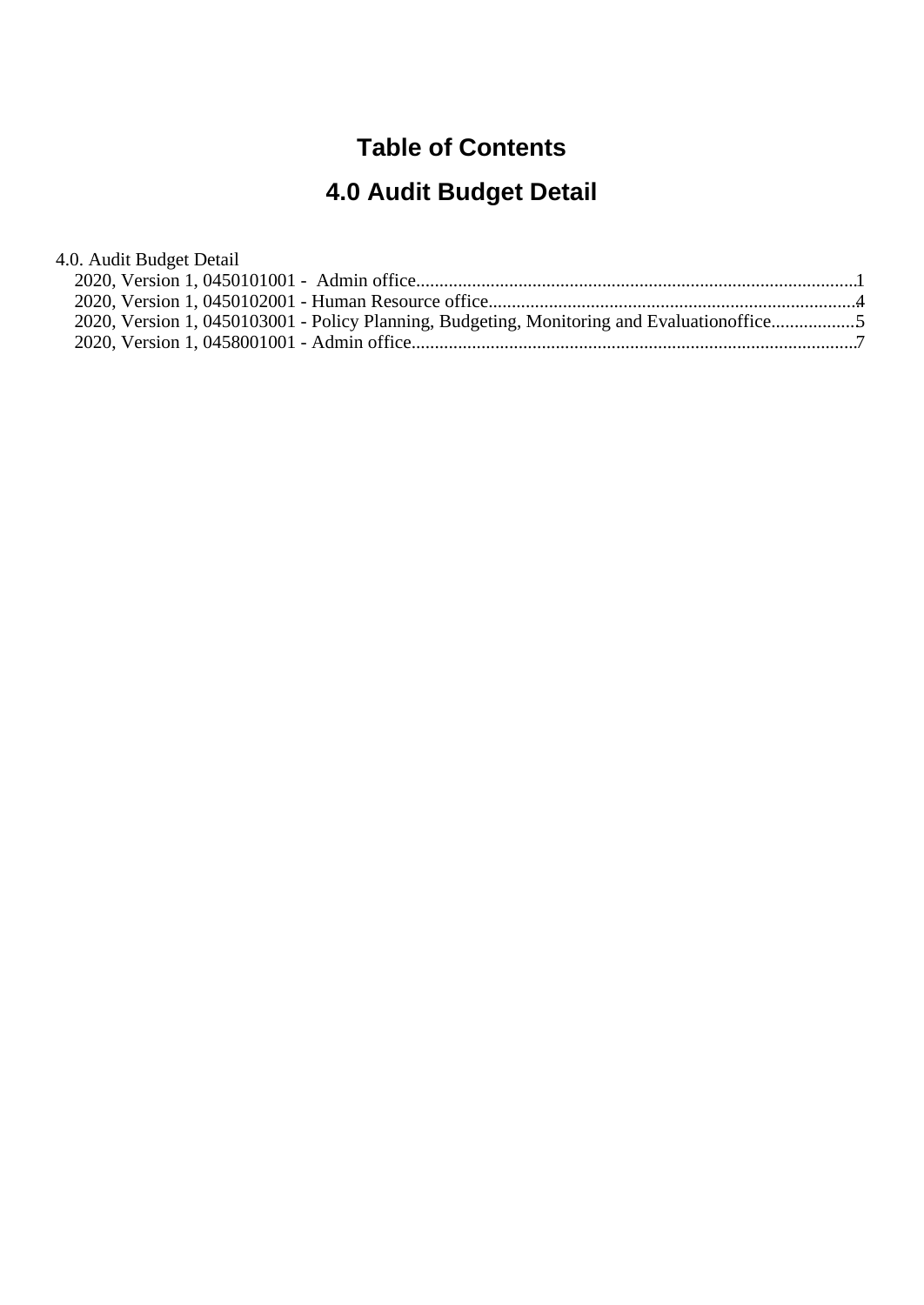<span id="page-1-0"></span>

**Ministry:** 045 - Ministry Of Aviation **Department:** 04501 - Headquarters **Organisation:** 0450101001 - Admin office **Government Function:** 70454 - Air Transport **Location:** 0304304 - Osu Klotey

| 0450101001 - Admin office                                        | 5,379,693 |
|------------------------------------------------------------------|-----------|
| 11001 - Central GoG & CF                                         | 5,379,693 |
| 390501 - Make Ghana the aviation hub for West African sub-region | 3,601,905 |
| 04501 - Management and Administration                            | 3,601,905 |
| 04501001 - General Administration and Finance                    | 3,601,905 |
| <b>Unspecified Project</b>                                       | 3,601,905 |
| 085101 - Internal management of the organisation                 | 2,046,905 |
| 22102 - Utilities                                                | 228,000   |
| 2210201 - Electricity charges                                    | 150,000   |
| 2210202 - Water                                                  | 40,000    |
| 2210206 - Armed Guard and Security                               | 38,000    |
| 22103 - General Cleaning                                         | 158,500   |
| 2210302 - Contract Cleaning Service Charges                      | 158,500   |
| 22105 - Travel and Transport                                     | 1,050,000 |
| 2210502 - Maintenance and Repairs - Official Vehicles            | 400,000   |
| 2210503 - Fuel and Lubricants - Official Vehicles                | 650,000   |
| 22106 - Repairs and Maintenance                                  | 50,000    |
| 2210603 - Repairs of Office Buildings                            | 50,000    |
| 22107 - Training, Seminar and Conference Cost                    | 560,405   |
| 2210709 - Seminars/Conferences/Workshops - Domestic              | 560,405   |
| 085103 - Procurement of Office supplies and consumables          | 300,000   |
| 22101 - Materials and Office Consumables                         | 300,000   |
| 2210102 - Office Facilities, Supplies and Accessories            | 100,000   |
| 2210111 - Other Office Materials and Consumables                 | 200,000   |
| 085401 - Procurement Plan Preparation                            | 10,000    |
| 22107 - Training, Seminar and Conference Cost                    | 10,000    |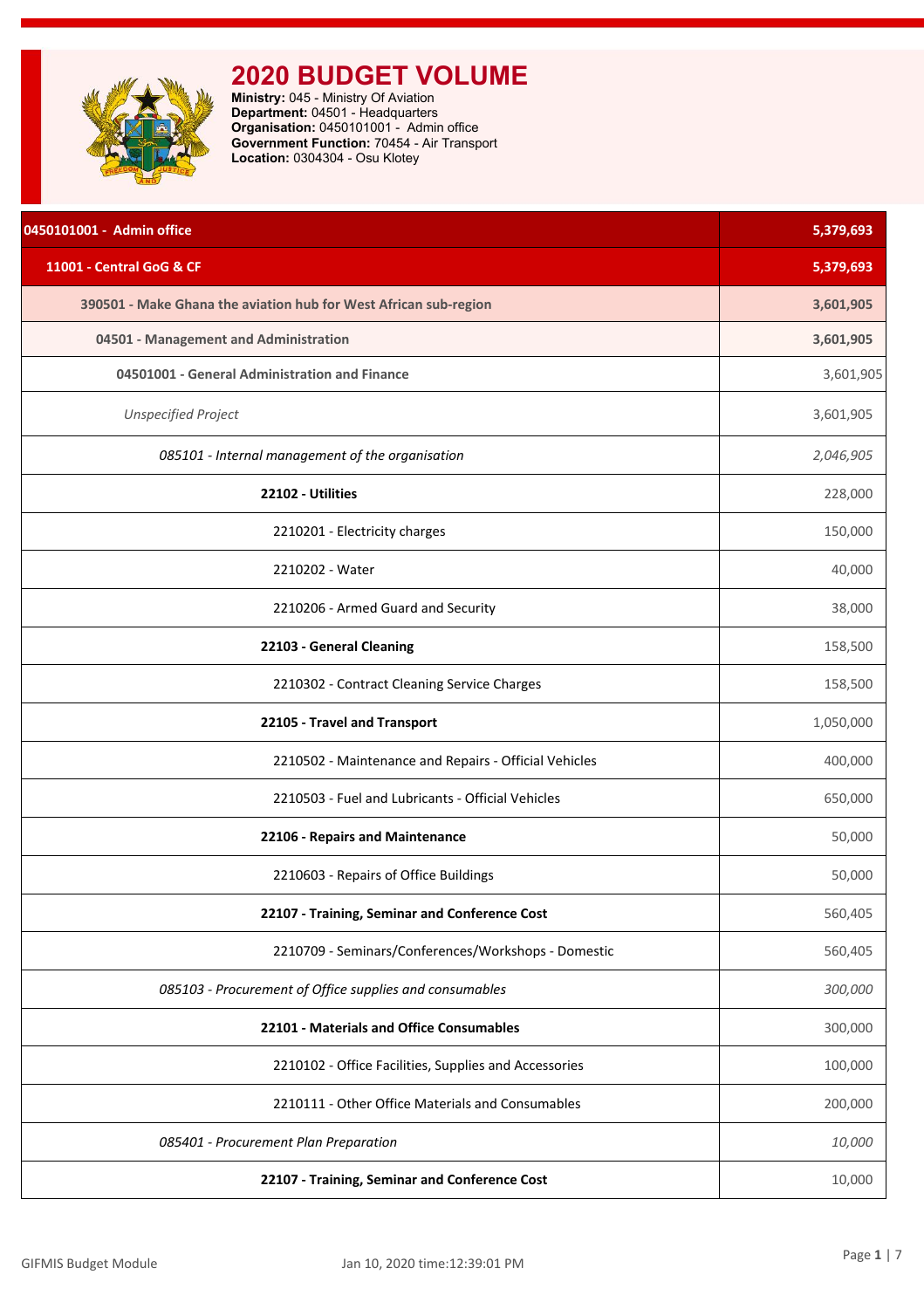

**Ministry:** 045 - Ministry Of Aviation **Department:** 04501 - Headquarters **Organisation:** 0450101001 - Admin office **Government Function:** 70454 - Air Transport **Location:** 0304304 - Osu Klotey

| 2210709 - Seminars/Conferences/Workshops - Domestic                 | 10,000    |
|---------------------------------------------------------------------|-----------|
| 085402 - Tendering Activities                                       | 115,000   |
| 22101 - Materials and Office Consumables                            | 15,000    |
| 2210101 - Printed Material and Stationery                           | 15,000    |
| 22107 - Training, Seminar and Conference Cost                       | 100,000   |
| 2210702 - Seminars/Conferences/Workshops/Meetings Expenses - Foreig | 100,000   |
| 085501 - Internal Audit Operations                                  | 80,000    |
| 22107 - Training, Seminar and Conference Cost                       | 80,000    |
| 2210708 - Refreshments                                              | 20,000    |
| 2210709 - Seminars/Conferences/Workshops - Domestic                 | 60,000    |
| 086202 - Media Relations                                            | 50,000    |
| 22107 - Training, Seminar and Conference Cost                       | 50,000    |
| 2210709 - Seminars/Conferences/Workshops - Domestic                 | 50,000    |
| 086302 - Acquisition of Immovable and Movable Assets                | 1,000,000 |
| 31112 - Nonresidential buildings                                    | 100,000   |
| 3111204 - Office Buildings                                          | 100,000   |
| 31121 - Transport equipment                                         | 267,000   |
| 3112101 - Motor Vehicle                                             | 267,000   |
| 31122 - Other machinery and equipment                               | 479,100   |
| 3112208 - Computers and Accessories                                 | 429,100   |
| 3112213 - Communication equipment                                   | 50,000    |
| 31131 - Infrastructure Assets                                       | 153,900   |
| 3113108 - Furniture and Fittings                                    | 153,900   |
| <b>Unspecified Policy</b>                                           | 1,777,788 |
| 04501 - Management and Administration                               | 1,777,788 |
| 04501002 - Human Resource                                           | 1,777,788 |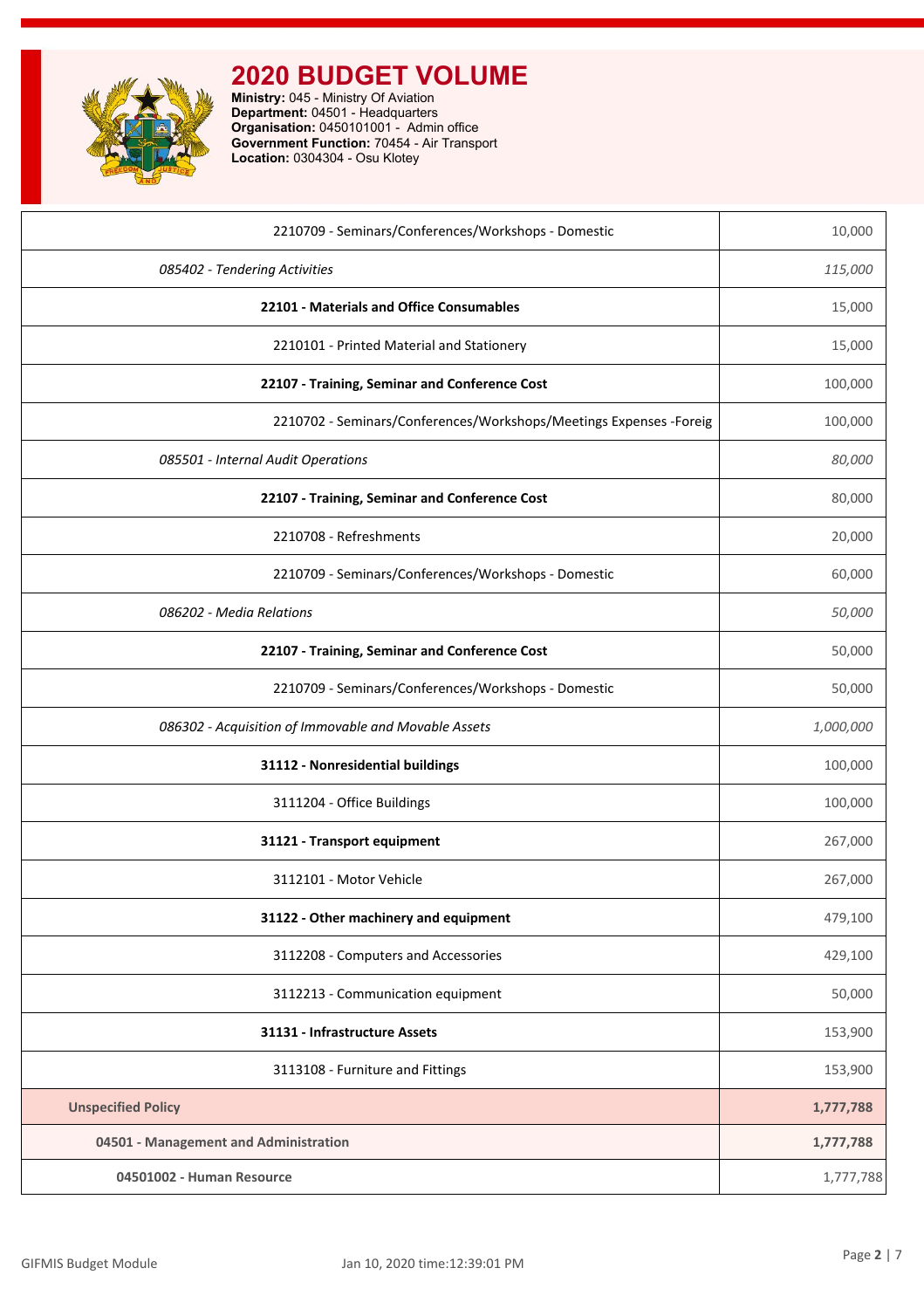

**Ministry:** 045 - Ministry Of Aviation **Department:** 04501 - Headquarters **Organisation:** 0450101001 - Admin office **Government Function:** 70454 - Air Transport **Location:** 0304304 - Osu Klotey

| <b>Unspecified Project</b>            | 1,777,788 |
|---------------------------------------|-----------|
| <b>Unspecified Operations</b>         | 1,777,788 |
| 2111001 - Established Post            | 997,158   |
| 21111 - Non Established Post          | 401,582   |
| 2111106 - Limited Engagements         | 401,582   |
| 21112 - Other Allowances              | 379,048   |
| 2111203 - Car Maintenance Allowance   | 1,800     |
| 2111227 - Clothing Allowance          | 26,208    |
| 2111233 - Entertainment Allowance     | 26,208    |
| 2111234 - Fuel Allowance              | 122,132   |
| 2111235 - Guide Allowance             | 57,640    |
| 2111236 - Housing Subsidy/Allowance   | 64,824    |
| 2111238 - Overtime Allowance          | 22,444    |
| 2111245 - Domestic Servants Allowance | 27,552    |
| 2111247 - Utility Allowance           | 30,240    |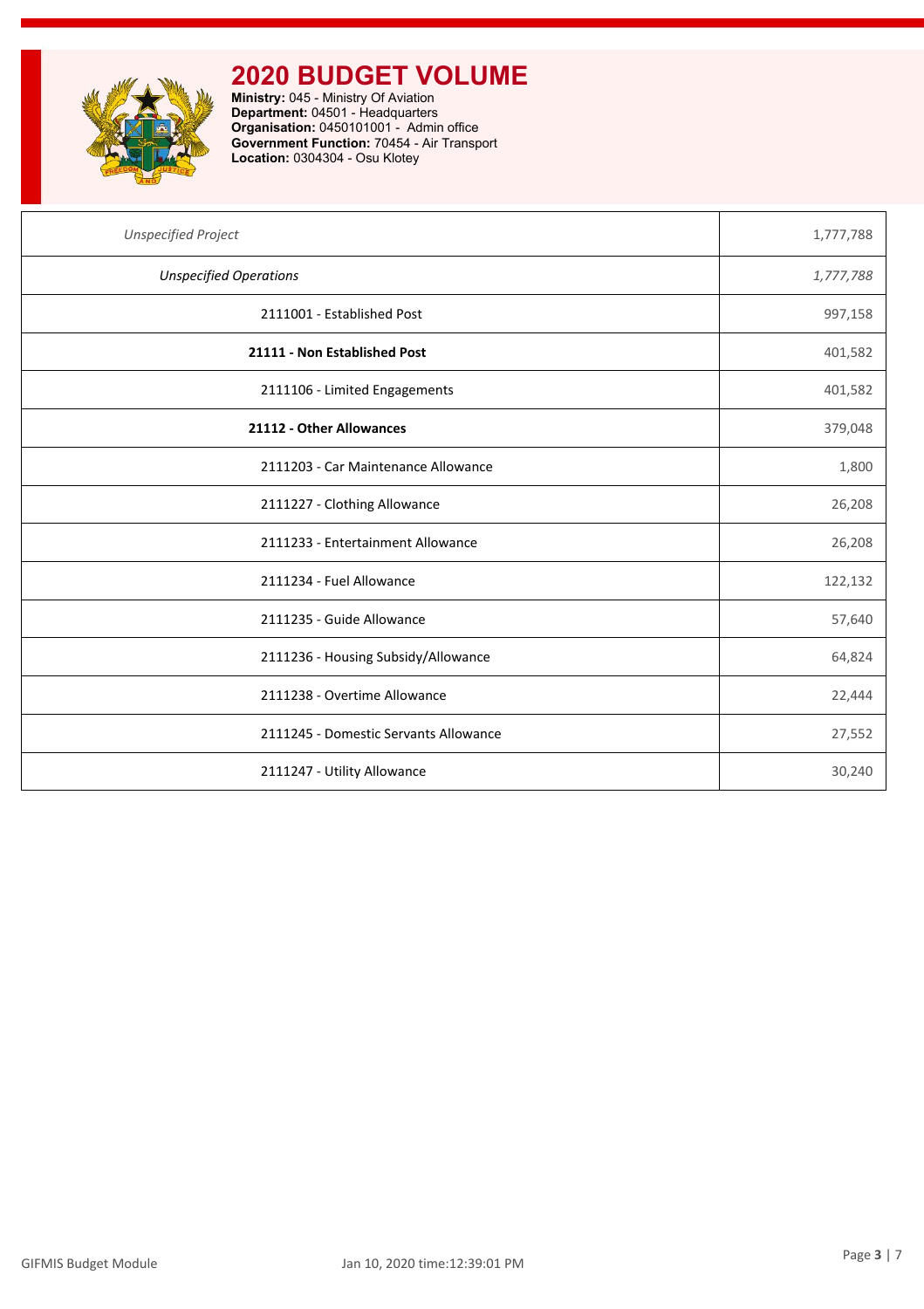<span id="page-4-0"></span>

**Ministry:** 045 - Ministry Of Aviation **Department:** 04501 - Headquarters **Organisation:** 0450102001 - Human Resource office **Government Function:** 70454 - Air Transport **Location:** 0304304 - Osu Klotey

| 0450102001 - Human Resource office                               | 300,500 |
|------------------------------------------------------------------|---------|
| 11001 - Central GoG & CF                                         | 300,500 |
| 390501 - Make Ghana the aviation hub for West African sub-region | 300,500 |
| 04501 - Management and Administration                            | 300,500 |
| 04501002 - Human Resource                                        | 300,500 |
| <b>Unspecified Project</b>                                       | 300,500 |
| 085205 - Personnel and Staff Management                          | 30,000  |
| 22107 - Training, Seminar and Conference Cost                    | 30,000  |
| 2210708 - Refreshments                                           | 30,000  |
| 085206 - Manpower Skills Development                             | 270,500 |
| 22105 - Travel and Transport                                     | 270,500 |
| 2210511 - Local travel cost                                      | 85,500  |
| 2210514 - Foreign Travel- Per Diem                               | 185,000 |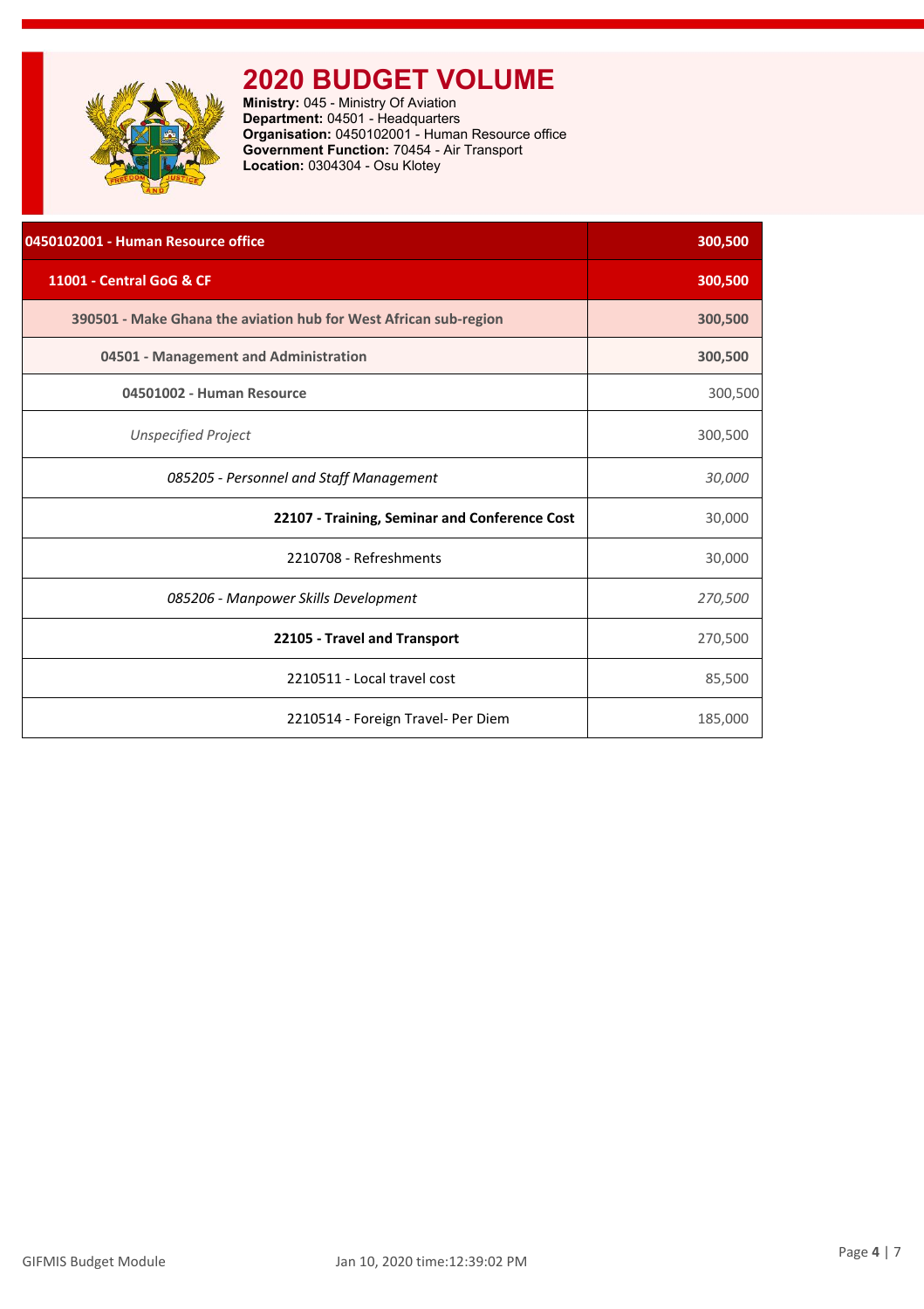<span id="page-5-0"></span>**Ministry:** 045 - Ministry Of Aviation **Department:** 04501 - Headquarters **Organisation:** 0450103001 - Policy Planning, Budgeting, Monitoring and Evaluationoffice **Government Function:** 70454 - Air Transport **Location:** 0304304 - Osu Klotey

| 0450103001 - Policy Planning, Budgeting, Monitoring and Evaluationoffice | 350,350 |
|--------------------------------------------------------------------------|---------|
| 11001 - Central GoG & CF                                                 | 350,350 |
| 390501 - Make Ghana the aviation hub for West African sub-region         | 350,350 |
| 04501 - Management and Administration                                    | 350,350 |
| 04501003 - Policy, Planning, Monitoring and Evaluation                   | 350,350 |
| <b>Unspecified Project</b>                                               | 350,350 |
| 085301 - Budget Preparation                                              | 25,000  |
| 22107 - Training, Seminar and Conference Cost                            | 25,000  |
| 2210708 - Refreshments                                                   | 5,000   |
| 2210709 - Seminars/Conferences/Workshops - Dome                          | 20,000  |
| 085601 - Planning and Policy Formulation                                 | 160,000 |
| 22107 - Training, Seminar and Conference Cost                            | 160,000 |
| 2210705 - Hotel Accommodation                                            | 35,000  |
| 2210708 - Refreshments                                                   | 10,000  |
| 2210709 - Seminars/Conferences/Workshops - Dome                          | 115,000 |
| 085602 - Publication and dissemination of Policies and Programmes        | 25,000  |
| 22107 - Training, Seminar and Conference Cost                            | 25,000  |
| 2210708 - Refreshments                                                   | 10,000  |
| 2210709 - Seminars/Conferences/Workshops - Dome                          | 15,000  |
| 085603 - Policies and Programme Review Activities                        | 100,000 |
| 22107 - Training, Seminar and Conference Cost                            | 100,000 |
| 2210705 - Hotel Accommodation                                            | 60,000  |
| 2210709 - Seminars/Conferences/Workshops - Dome                          | 40,000  |
| 085701 - Management and Monitoring Policies, Programmes and Project      | 30,000  |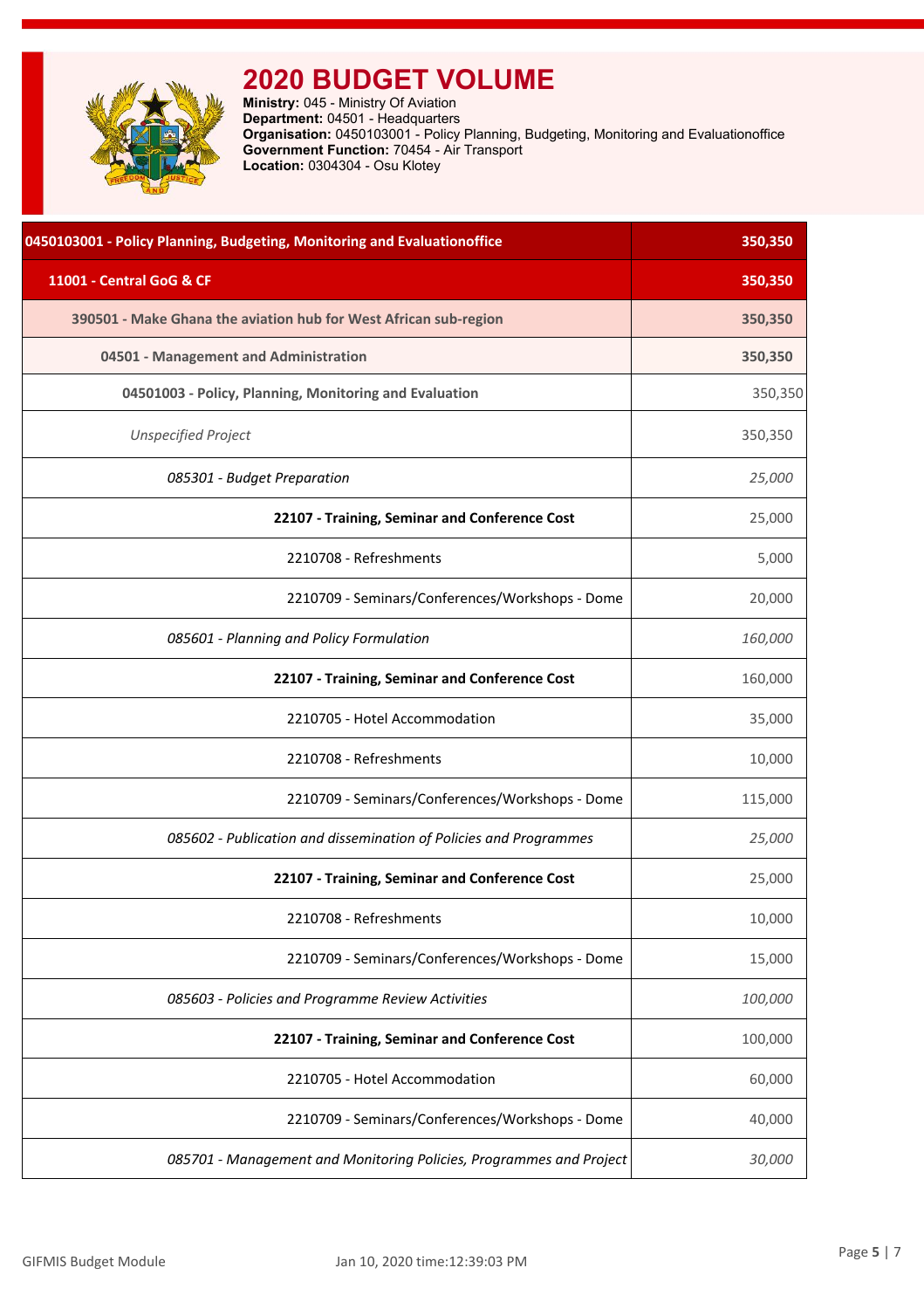

**Ministry:** 045 - Ministry Of Aviation **Department:** 04501 - Headquarters **Organisation:** 0450103001 - Policy Planning, Budgeting, Monitoring and Evaluationoffice **Government Function:** 70454 - Air Transport **Location:** 0304304 - Osu Klotey

| 22107 - Training, Seminar and Conference Cost      | 30,000 |
|----------------------------------------------------|--------|
| 2210705 - Hotel Accommodation                      | 15,000 |
| 2210709 - Seminars/Conferences/Workshops - Dome    | 15,000 |
| 085702 - Evaluaion and Impact Assesment Activities | 10,350 |
| 22107 - Training, Seminar and Conference Cost      | 10,350 |
| 2210709 - Seminars/Conferences/Workshops - Dome    | 10,350 |